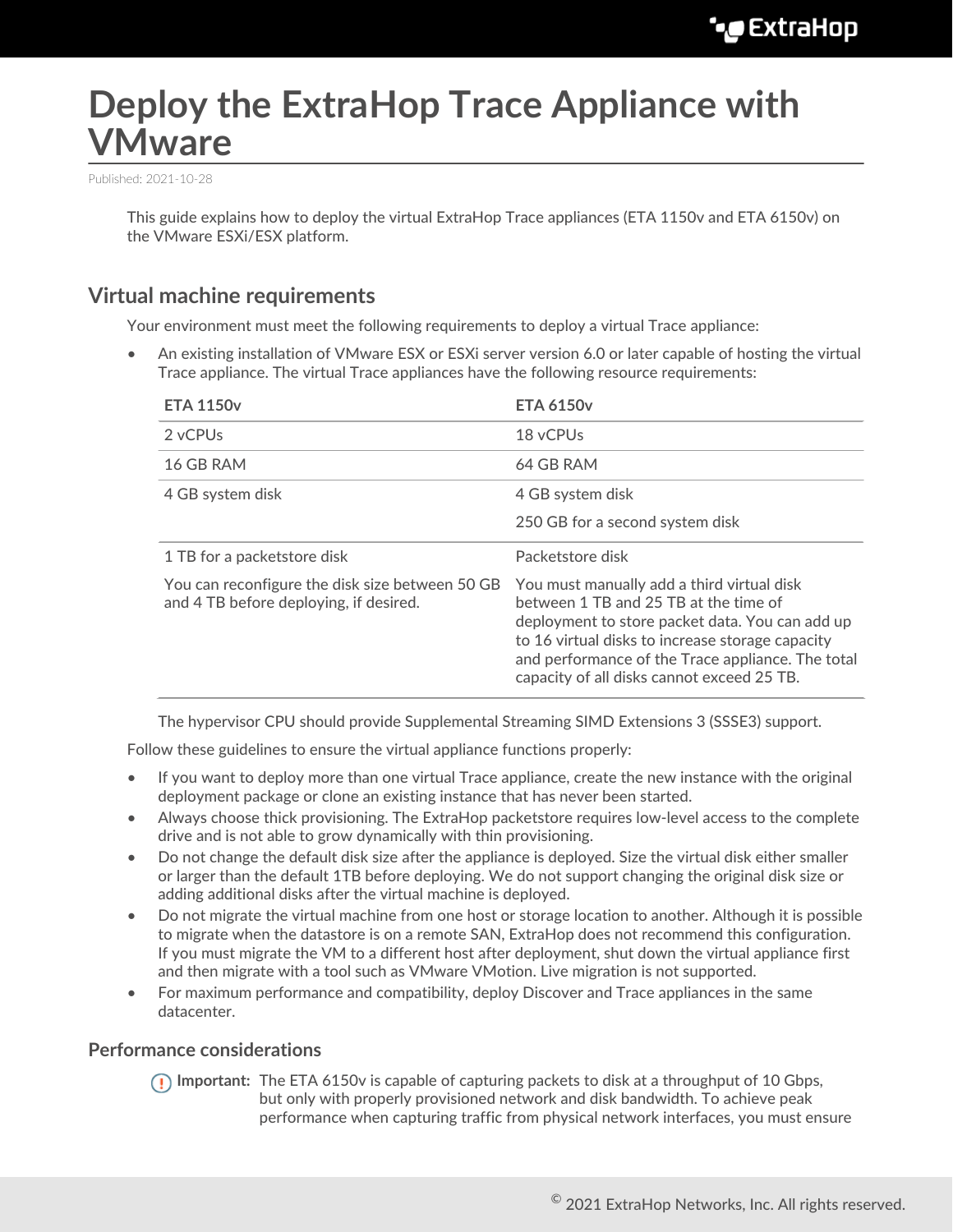that there is a 10 GbE physical NIC (or equivalent available bandwidth across multiple 10 GbE physical NICs) dedicated to the ETA 6150v appliance. Similarly, you must ensure that 10 Gbps of disk bandwidth is allocated to the ETA 6150v appliance. With HDDs, this disk bandwidth typically requires dedicating 12 or more disks to the virtual appliance. Storage configurations with a small number of disks or with a large number of disks that are shared among multiple virtual appliances are unlikely to sustain packet capture at 10 Gbps.

## **Network requirements**

| Appliance        | Intra-VM                                                                                                                                                                                         | External                                                                                                                                                                                                                    |
|------------------|--------------------------------------------------------------------------------------------------------------------------------------------------------------------------------------------------|-----------------------------------------------------------------------------------------------------------------------------------------------------------------------------------------------------------------------------|
| <b>ETA 1150v</b> | One 1 Gbps Ethernet network<br>port is required for management.<br>A dedicated port is not necessary.<br>You can take advantage of the<br>same physical NIC as other VMs<br>in your environment. | One 1 Gbps Ethernet network<br>port for the physical port<br>mirror. We recommend that<br>you duplicate the feed of the<br>traffic that is sent to the Discover<br>appliance to take advantage of<br>the ExtraHop workflow. |
|                  | The management port must be<br>accessible on port 443.                                                                                                                                           |                                                                                                                                                                                                                             |
| <b>ETA 6150v</b> | A 1 Gbps Ethernet network port<br>is required for management. A<br>dedicated port is not necessary.<br>You can take advantage of the<br>same physical NIC as other VMs                           | A 10 Gbps Ethernet network port<br>for the physical port mirror. To<br>achieve 10 Gbps throughput, you<br>must have 10 GbE or faster NIC<br>ports in your ESXi server.                                                      |
|                  | in your environment.                                                                                                                                                                             | We recommend that you<br>duplicate the feed of the traffic<br>that is sent to the Discover<br>appliance to take advantage of<br>the ExtraHop workflow.                                                                      |
|                  | The management port must be.<br>accessible on port 443.                                                                                                                                          |                                                                                                                                                                                                                             |

### **Interface modes**

Each interface can be configured as follows:

| Interface               | Interface mode                                                                                                                                                                                                           |
|-------------------------|--------------------------------------------------------------------------------------------------------------------------------------------------------------------------------------------------------------------------|
| Interface 1             | <b>Disabled</b><br><b>Management Port</b><br>$\bullet$<br>Management Port + RPCAP/ERSPAN/VXLAN<br>$\bullet$<br>Target                                                                                                    |
| Interface 2             | <b>Disabled</b><br>$\bullet$<br>Monitoring Port (receive only)<br>Management Port<br>$\bullet$<br>Management Port + RPCAP/ERSPAN/VXLAN<br>$\bullet$<br>Target<br>High-performance ERSPAN Target (ETA 6150v)<br>$\bullet$ |
| Interface 3 (ETA 6150v) | <b>Disabled</b><br>Monitoring Port (receive only)<br><b>Management Port</b><br>$\bullet$                                                                                                                                 |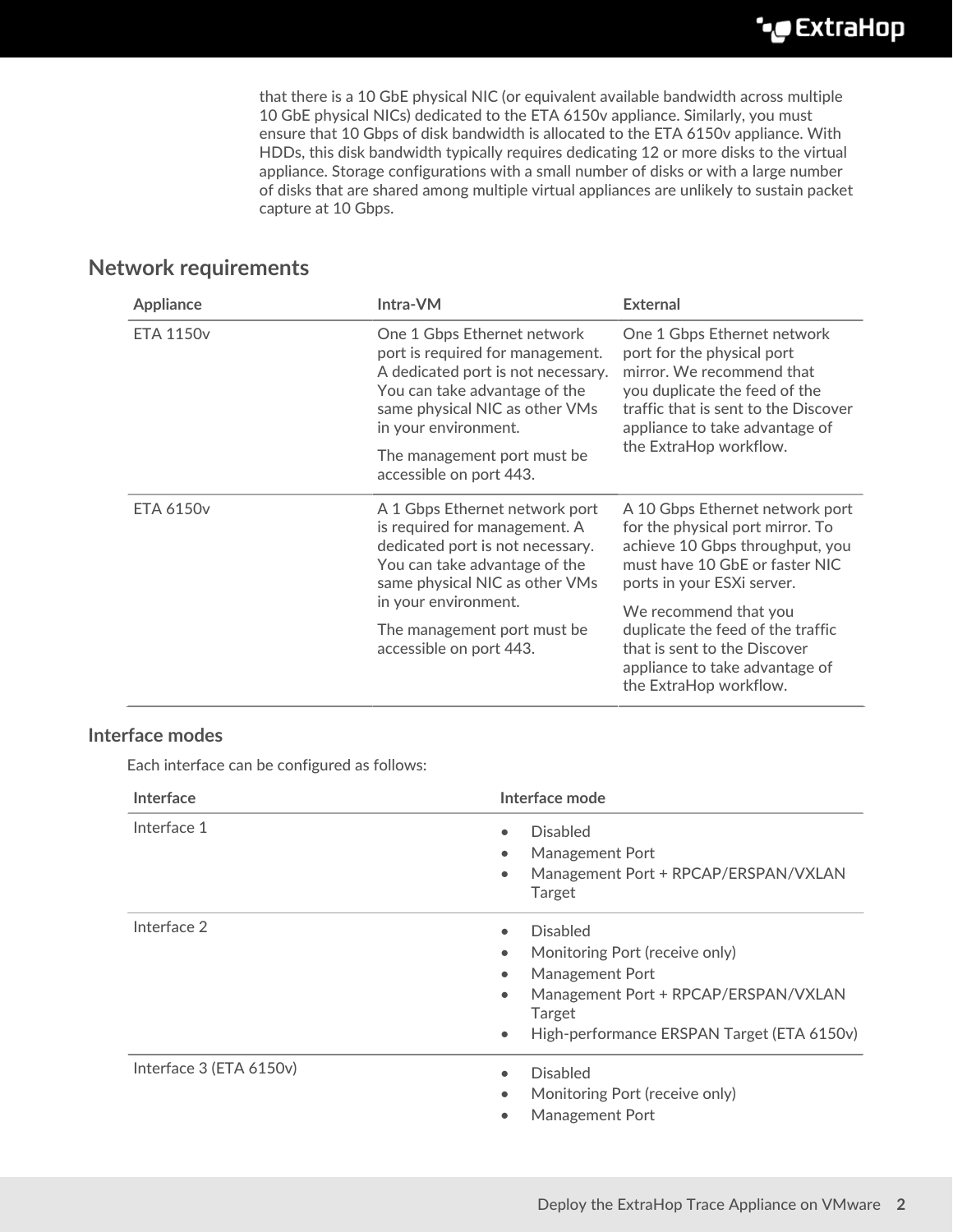| Interface               | Interface mode                                                                                                                                                                                                                   |  |
|-------------------------|----------------------------------------------------------------------------------------------------------------------------------------------------------------------------------------------------------------------------------|--|
|                         | Management Port + RPCAP/ERSPAN/VXLAN<br>$\bullet$<br>Target                                                                                                                                                                      |  |
|                         | High-performance ERSPAN Target<br>$\bullet$                                                                                                                                                                                      |  |
| Interface 4 (ETA 6150v) | <b>Disabled</b><br>$\bullet$<br>Monitoring Port (receive only)<br>$\bullet$<br><b>Management Port</b><br>$\bullet$<br>Management Port + RPCAP/ERSPAN/VXLAN<br>$\bullet$<br>Target<br>High-performance ERSPAN Target<br>$\bullet$ |  |

Virtual Extensible LAN (VXLAN) packets are received on UDP port 4789.

The ExtraHop system supports the following ERSPAN implementations:

- ERSPAN Type I
- **ERSPAN Type II**
- **ERSPAN Type III**
- Transparent Ethernet Bridging, which is an ERSPAN-like encapsulation commonly found in virtual switch implementations such as the VMware VDS and Open vSwitch.

## **Deploy the OVA file through the VMware vSphere web client**

ExtraHop distributes the virtual Trace appliance package in the open virtual appliance (OVA) format.

#### **Before you begin**

If you have not already done so, download the ExtraHop Trace virtual appliance OVA file for VMware from the [ExtraHop Customer Portal .](https://customers.extrahop.com/downloads/virtual-appliances/)..

- 1. Start the VMware vSphere web client and connect to your ESX server.
- 2. Select the datacenter where you want to deploy the virtual Trace appliance.
- 3. Select **Deploy OVF Template…** from the Actions menu.
- 4. Follow the wizard prompts to deploy the virtual machine. For most deployments, the default settings are sufficient.
	- a) Select **Local file** and then click **Browse…**.
	- b) Select the OVA file on your local machine and then click **Open**.
	- c) Click **Next**.
	- d) Review the virtual appliance details and then click **Next**.
	- e) Specify a name and location for the appliance and then click **Next**.
	- f) Select a resource location and then click **Next**.
	- g) For disk format, select **Thick Provision Lazy Zeroed** and then click **Next**.
	- h) Map the OVF-configured network interface labels with the correct ESX-configured interface labels and then click **Next**.
- 5. Verify the configuration and then complete the following steps:
	- For the ETA 1150v

If you do not want to resize the packetstore disk, select the Power on after deployment checkbox and then click **Finish** to begin the deployment.

If you want to resize the packetstore disk:

1. Click **Finish** to begin the deployment. When the deployment is complete, select **Edit Settings** from the Actions menu.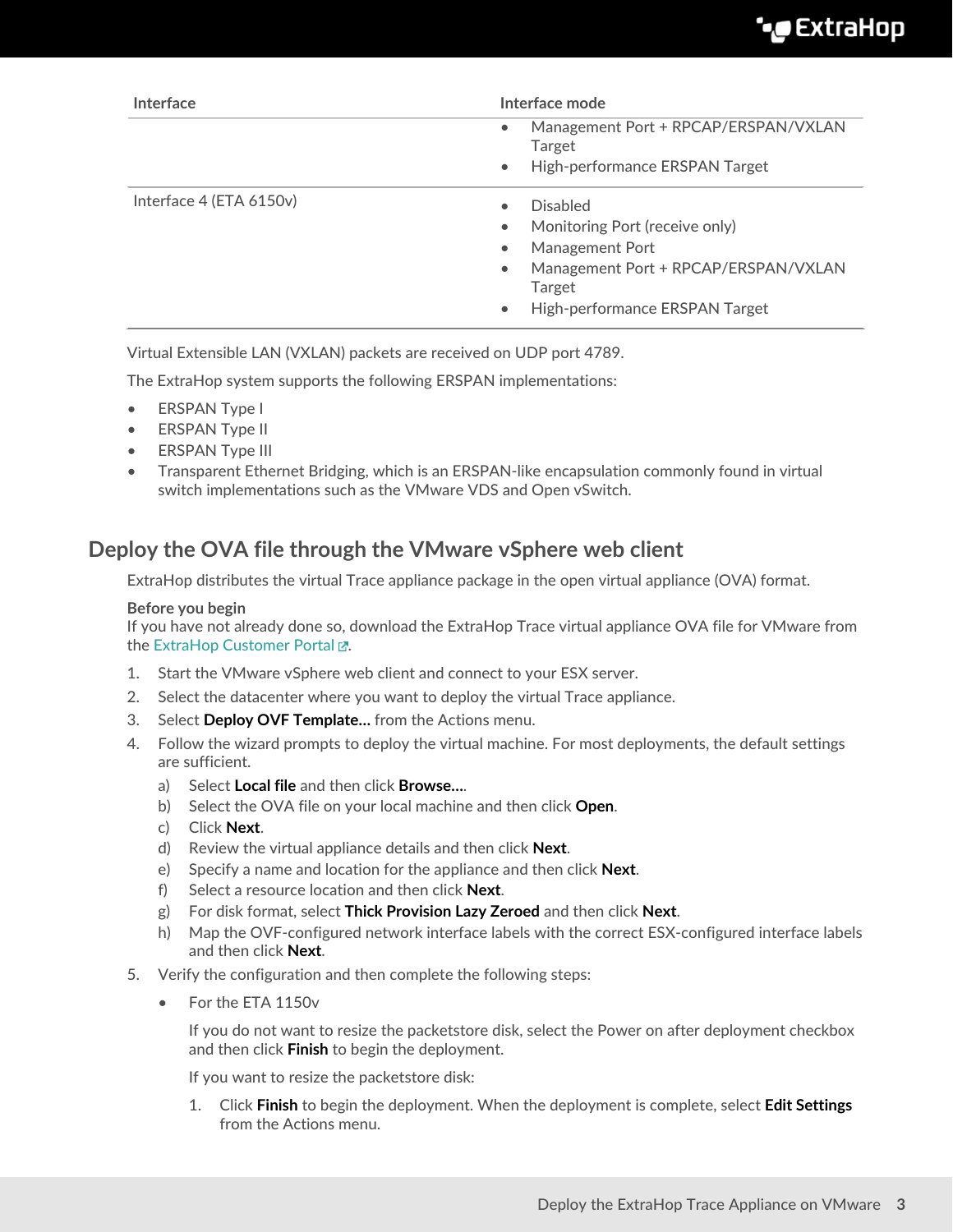- 2. Type a new size in the Hard disk 2 field. The minimum disk size is 50 GB and the maximum is 4 TB.
- 3. From the Actions menu, select **Power** > **Power on**.
- For the ETA 6150v
	- 1. From the **Actions** drop-down list, select **Edit Settings...** to configure the packetstore disk.
	- 2. From the **New device** drop-down list, select **New Hard Disk**, and then click **Add**.
	- 3. Type a size in the Hard disk 3 field. The minimum disk size is 1 TB and the maximum disk size is 25 TB.
	- 4. Specify a datastore for the packetstore disk. To help ensure that the Trace appliance can write packets at peak throughput without contention from other workloads, ExtraHop recommends that disk 3 be placed on a separate datastore than disks 1 and 2. The datastore must be backed by a high performance disk volume dedicated to the packetstore workload, and not shared with other virtual machines.
	- 5. In the Mode section, select **Independent** and then select **Persistent**.
	- 6. Repeat steps b through e to add additional packetstore disks.
	- 7. Click **Finish** to begin the deployment.
	- 8. Find the ETA 6150v virtual machine in the vSphere Web Client inventory.
	- 9. Right-click the virtual machine and click **Edit Settings**.
	- 10. Click **VM Options** and then click **Advanced**.
	- 11. Select **Medium** from the Latency Sensitivity drop-down menu.
	- 12. Click **OK**.
	- 13. From the Actions menu, select **Power > Power on**.
- 6. Select the virtual Trace appliance in the ESX Inventory and then select **Open Console** from the Actions menu.
- 7. Click the console window and then press ENTER to display the IP address. DHCP is enabled by default on the virtual Trace appliance. To configure a static IP address, see the [Configure a static IP address](#page-3-0) [through the CLI](#page-3-0) section.
- 8. Begin sending packets to your monitoring port or ports. Either connect a physical Ethernet port to the Monitoring Port through a virtual switch, or configure ERSPAN, RPCAP, or VXLAN sources to send traffic to the appropriate appliance IP address.

## <span id="page-3-0"></span>**Configure a static IP address through the CLI**

The ExtraHop system is delivered with DHCP enabled. If your network does not support DHCP, no IP address is acquired, and you must configure a static address manually.

**Important:** For deployments that include a Discover appliance that is connected to a Command appliance, we strongly recommend [configuring a unique hostname](https://docs.extrahop.com/8.6/eta-admin-ui-guide/#connectivity)  $\mathbb{Z}$ . If the IP address on the sensor is changed, the Command appliance can re-establish connection easily to the sensor by hostname.

- 1. Access the CLI through an SSH connection, by connecting a USB keyboard and SVGA monitor to the appliance, or through an RS-232 serial cable and a terminal emulator program. The terminal emulator must be set to 115200 bps with 8 data bits, no parity, 1 stop bit (8N1), and hardware flow control should be disabled.
- 2. At the login prompt, type shell and then press ENTER.
- 3. At the password prompt, type default, and then press ENTER.
- 4. To configure the static IP address, run the following commands:
	- a) Enable privileged commands:

enable

b) At the password prompt, type default, and then press ENTER.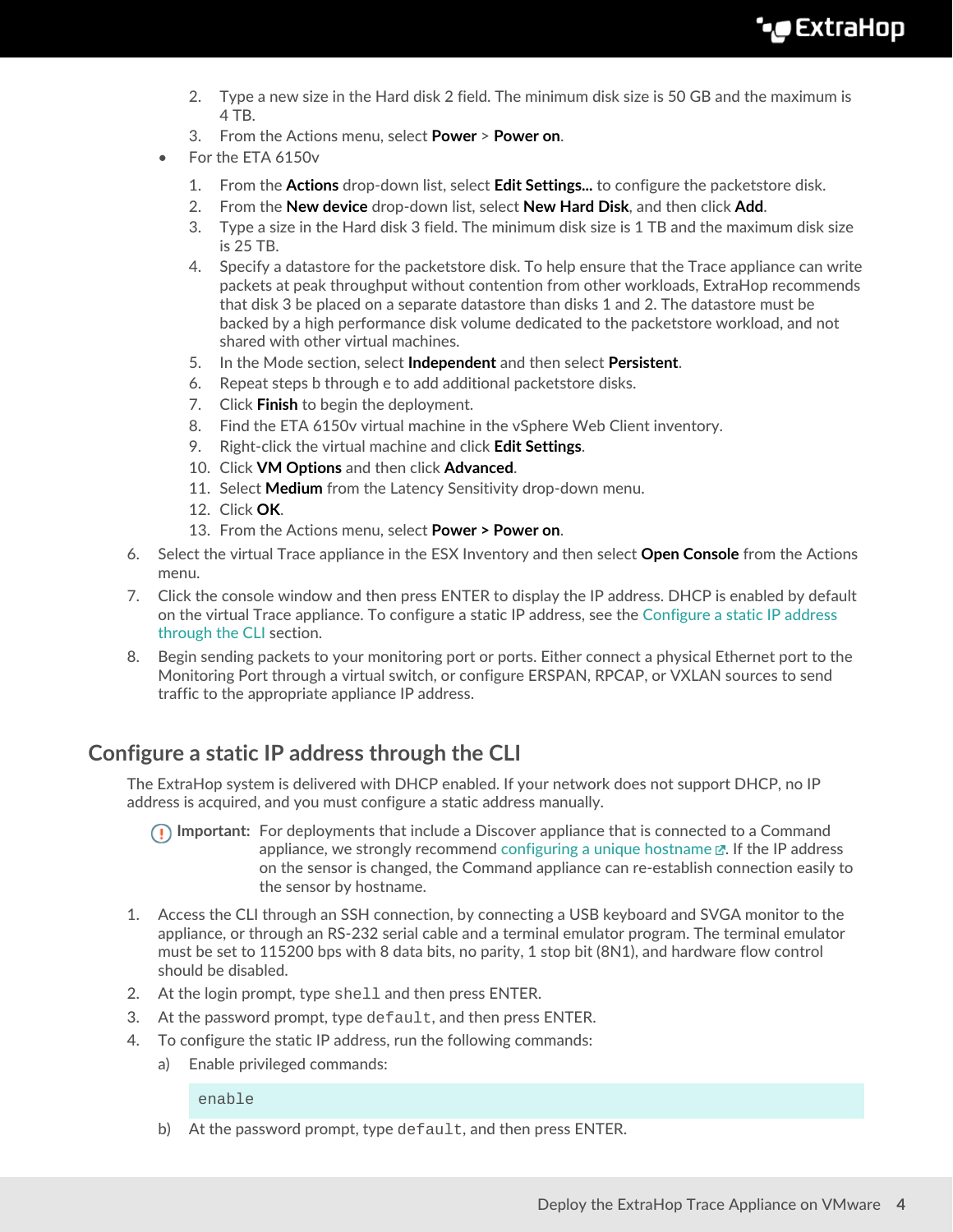c) Enter configuration mode:

configure

d) Enter the interface configuration mode:

interface

e) Run the ip command and specify the IP address and DNS settings in the following format: ip ipaddr <ip\_address> <netmask> <gateway> <dns\_server> For example:

ip ipaddr 10.10.2.14 255.255.0.0 10.10.1.253 10.10.1.254

f) Leave the interface configuration section:

exit

g) Save the running config file:

running\_config save

h) Type  $y$  and then press ENTER.

## **Configure the Trace appliance**

Open a web browser and log in to the Administration settings on the Trace appliance through the configured IP address and complete the following procedures. The default login name is setup and the password is default.

- [Register your ExtraHop system](https://docs.extrahop.com/8.6/register-appliance/#register-your-extrahop-system) M
- [Connect the Discover and Command appliances to the Trace appliance](#page-4-0)
- Review the [ExtraHop Post-deployment Checklist](https://docs.extrahop.com/8.6/eta-post-deployment-checklist) **A** and configure additional Trace appliance settings.

#### <span id="page-4-0"></span>**Connect the Discover and Command appliances to the Trace appliance**

After you deploy the Trace appliance, you must establish a connection from all ExtraHop Discover and Command appliances to the Trace appliance before you can query for packets.